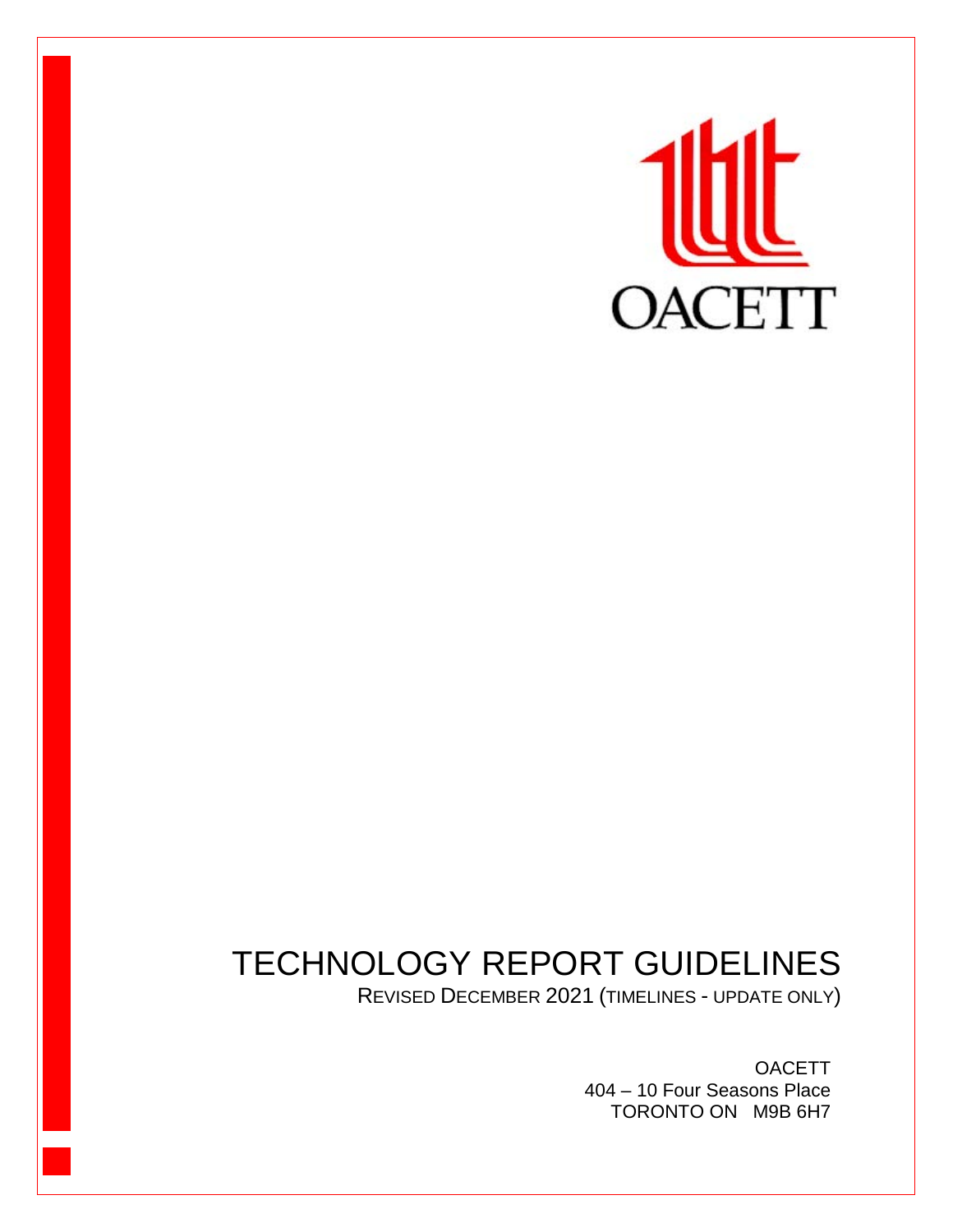# **Contents**

| 1.  |  |
|-----|--|
| 2.  |  |
| 3.  |  |
| 4.  |  |
| 5.  |  |
| 6.  |  |
| 7.  |  |
| 8.  |  |
| 9.  |  |
| 10. |  |
| 11. |  |
| 12. |  |
| 13. |  |
|     |  |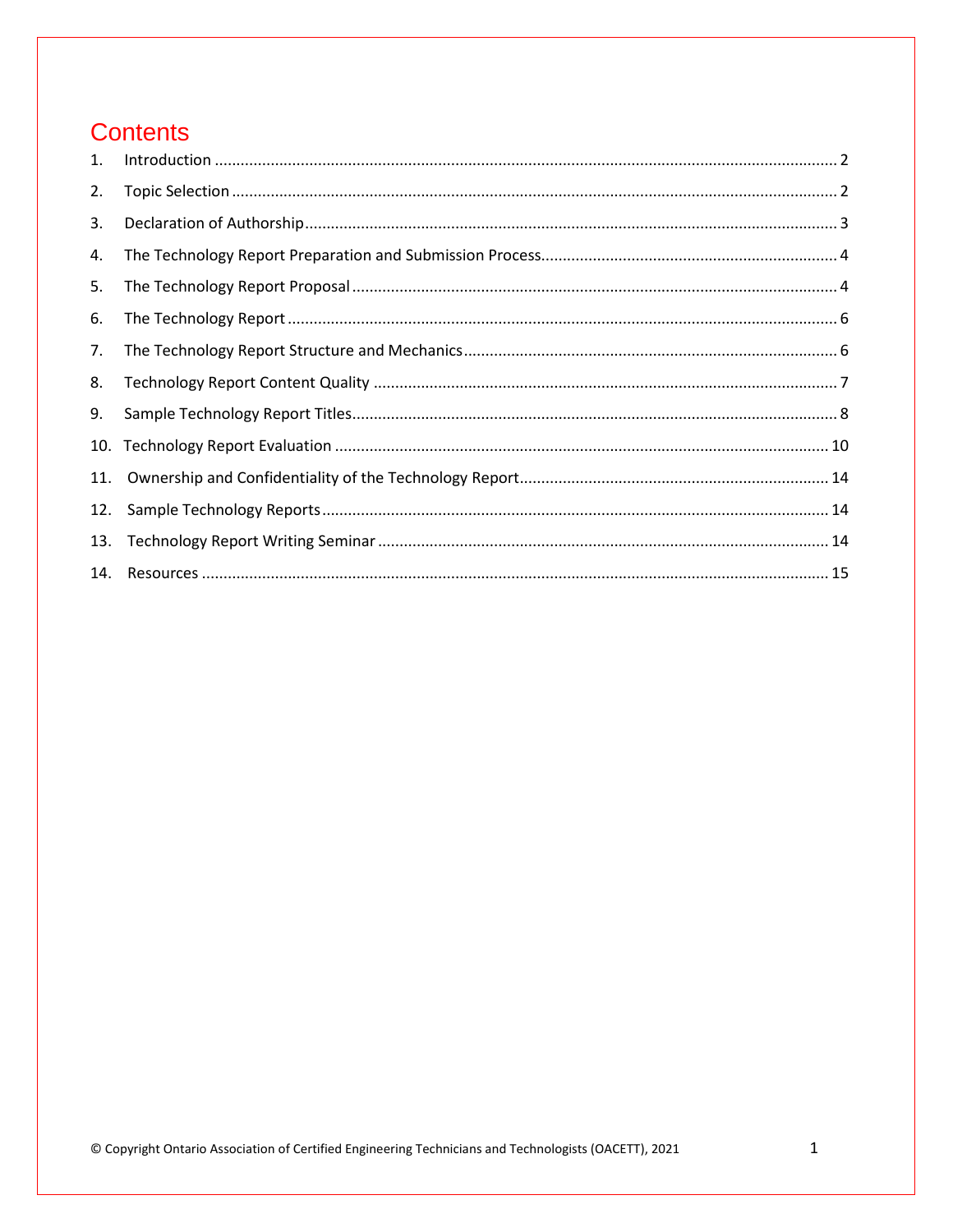# Technology Report Guidelines

### <span id="page-2-0"></span>1. Introduction

The Technology Report (TR) is a certification requirement by the Institute of Engineering Technology of Ontario (IETO), the certification division of OACETT, to achieve the Certified Engineering Technologist (C.E.T.) designation.

The purpose of the Technology Report is to demonstrate the candidate's technical problemsolving abilities, specifically their abilities to:

- Identify and define a technical problem.
- Describe the problem accurately and in detail.
- Logically apply a technical methodology to attempt to solve the problem.
- Describe the results through the use of technology fundamentals, designs, data analysis and other appropriate techniques.
- Draw conclusions about the results.
- Make recommendations if applicable. While recommendations are not required, they are suggested as a way to demonstrate additional critical thinking about the problem and solution.

The Technology Report must demonstrate a level of engineering technology or applied science knowledge and application equal to that required of an Engineering Technologist. Candidates who are missing technologist level academics must complete any outstanding requirements first. The Technology Report does not need to have original concepts. However, the candidate must demonstrate the application of current concepts to a unique context or situation. The candidate must also demonstrate the ability to present information and ideas in an integrated, cohesive document.

# <span id="page-2-1"></span>2. Topic Selection

The topic of the Technology Report should be within the discipline of engineering technology or applied science of the candidate's academic background and for which the candidate is applying for certification. The candidate should not select a topic unless the candidate has either sufficient interest to learn the area in detail or has sufficient experience in the area to deal with it at more than an elementary level. The Technology Report should include in depth discussion and supporting analysis based on the candidate's academic background and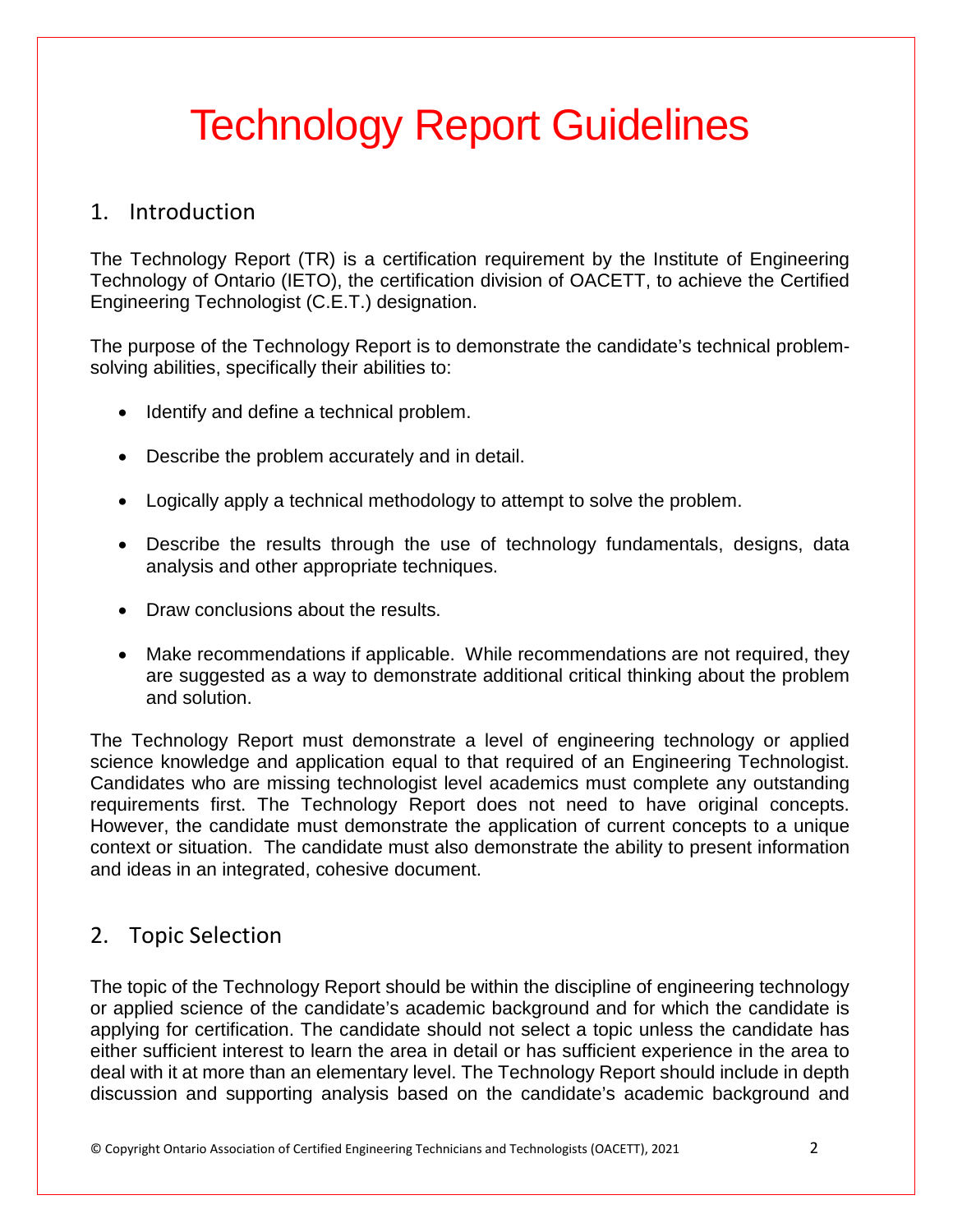experience gained in the workplace. The discussion and analysis should be beyond what is available in college and university level textbooks.

A topic not within the candidate's academic discipline, but in another engineering technology or applied science discipline, may be considered if the candidate's experience has migrated into this new discipline. The topic must be at the same level expected from someone trained in that discipline. If the topic is not within an engineering technology or applied science area, or is not one in which C.E.T.s normally participate at a responsible level, it may be considered if the candidate's experience has migrated into this area. In this situation, the candidate must demonstrate strong interest in the topic and must be able to discuss the topic in depth.

# <span id="page-3-0"></span>3. Declaration of Authorship

#### Sole Authorship

The Technology Report must be the candidate's own work and a signed declaration confirming that this is the case must be included as a separate page in the report. If the candidate has a college report prepared as part of a group project, refer to Group Authorship below.

A signed Declaration of Sole Authorship stating the Technology Report is the candidate's own work should be worded as follows:

*I*, \_\_\_\_\_\_\_\_\_\_\_\_\_\_\_\_\_\_\_\_\_\_\_\_\_\_\_\_, confirm that this work submitted for assessment is my own *and is expressed in my own words. Any uses made within it of the works of any other author, in any form (ideas, equations, figures, texts, tables, programs), are properly acknowledged at the point of use. A list of the references used is included.*

All sources of information must be acknowledged in the Technology Report. Plagiarism is unethical. A candidate suspected of plagiarizing may be referred to the Complaints Committee.

#### Group Authorship

A Technology Report prepared as a group activity will not normally be considered; however, a recent, less than five years old, undergraduate final-year report, prepared as a requirement of an engineering technology or applied science program of studies, will be considered if all other requirements are met except actual work experience at the time the report was prepared. In this case, at the proposal stage, the candidate must clearly indicate which parts of the overall Technology Report he or she completed and which were completed by other members of the group, the college and program name for which the report was completed and the date of submission to the college. For parts that were jointly completed, a detailed, percentage breakdown of each individual's contribution is required. A Declaration of Group Authorship with this breakdown must be included as a separate page in both the proposal and the report instead of the Declaration of Sole Authorship, worded as follows:

© Copyright Ontario Association of Certified Engineering Technicians and Technologists (OACETT), 2021 3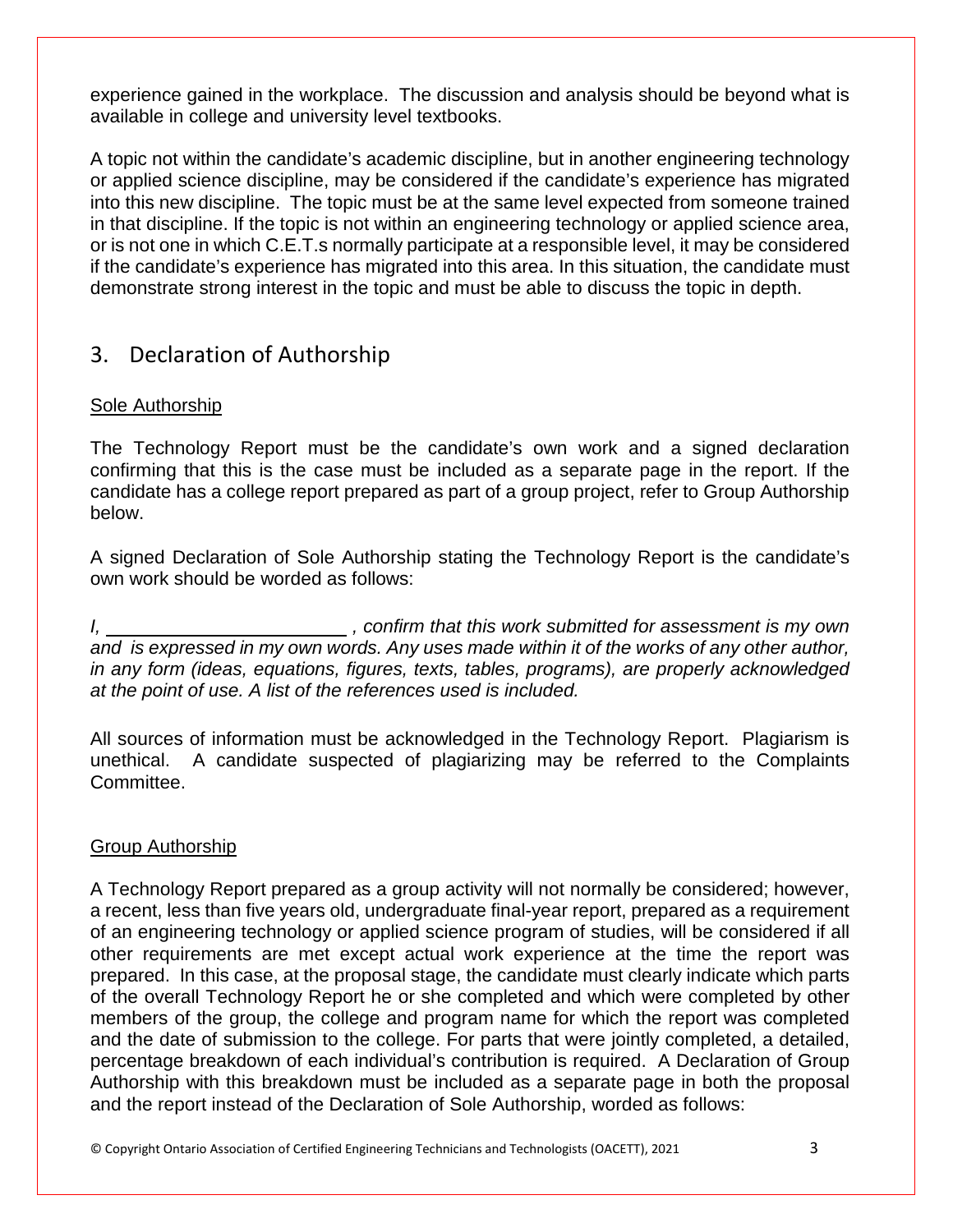*I,*  $\blacksquare$  , confirm that this breakdown of authorship represents my *contribution to the work submitted for assessment and my contribution is my own work and is expressed in my own words. Any uses made within the Technology Report of the works of any other author, separate to the work group, in any form (ideas, equations, figures, texts, tables, programs), are properly acknowledged at the point of use. A list of the references used is included.*

All sources of information must be acknowledged in the Technology Report. Plagiarism is unethical. A candidate suspected of plagiarizing may be referred to the Complaints Committee.

# <span id="page-4-0"></span>4. The Technology Report Preparation and Submission Process

#### Two-Step Process

Successful completion of the Technology Report involves two separate steps, which must be followed in order.

- 1. Candidates submit a Technology Report Proposal as a PDF or WORD document attachment to OACETT via e-mail to [certify@oacett.org.](mailto:certify@oacett.org) This proposal must be received and approved before the candidate proceeds to the second step. Guidelines for the Technology Report Proposal are provided below. If the proposal is for a college technology report completed as part of a group project, it must include the required information and detailed breakdown described in Section 3: Group Authorship.
- 2. Candidates complete their Technology Report and submit as a PDF or WORD document attachment to OACETT via e-mail to [certify@oacett.org.](mailto:certify@oacett.org)

# <span id="page-4-1"></span>5. The Technology Report Proposal

The Technology Report Proposal informs the IETO Admissions Committee of the candidate's intent to submit a Technology Report. It gives the Committee an opportunity to determine whether the proposed topic, problem and methodology will potentially result in an acceptable Technology Report. **The candidate must receive approval on the Technology Report Proposal before proceeding to the Technology Report**.

The Technology Report Proposal should be approximately 500 words in length. The Technology Report Proposal should contain:

1. A Title Page with the following information: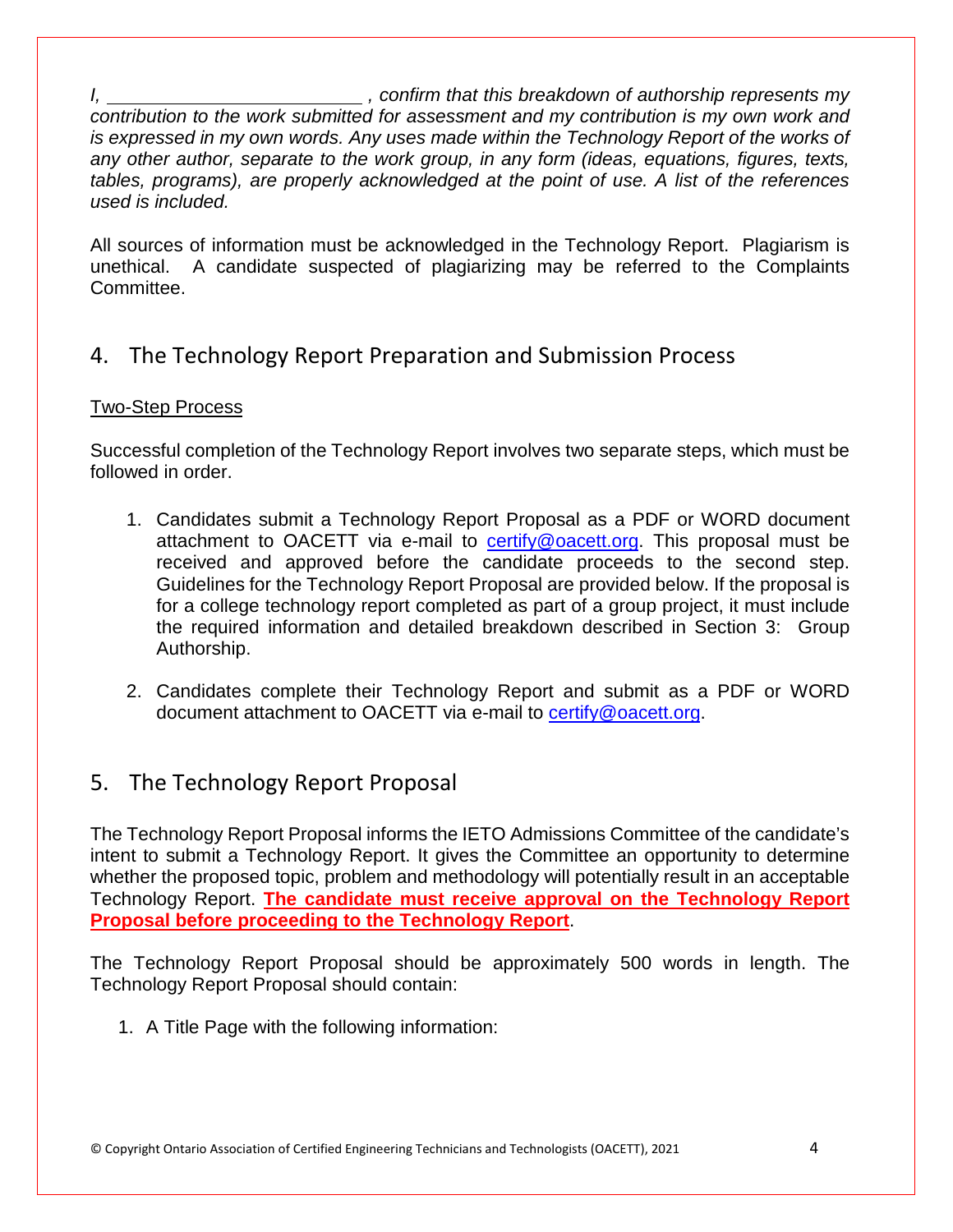- i. Title: The title should be 10 words or less in length, but should be specific and detailed. It should use standard terminology so that it is clear what the report is about.
- ii. From: The candidate's name, membership number and address.
- iii. Discipline: The discipline in which the candidate is seeking certification.
- iv. Date: The date of submission of the proposal.
- 2. An Introduction that includes a short background statement of what the proposal covers and why this particular topic and problem are being tackled. The introduction should be approximately 100 words long.
- 3. A Body that includes a statement of the problem which the Technology Report will attempt to address, the methodology with which this will be done and a hypothesis.
	- i. The problem statement should provide sufficient detail using specific engineering technology or applied science concepts, techniques, or processes to identify what is wrong. The problem statement should be an actual problem not summary or overview. Proposals that are summaries of an industry or situation that do not try to solve a problem will not be approved. The problem statement should be approximately 50 words long.
	- ii. The methodology describes the approach the candidate will use to solve the problem. The methodology description should be about 300 words long.
	- iii. The hypothesis that states what the candidate thinks the solution to the problem is expected to be and why. The hypothesis should be strong and clear. It should not contain any words of uncertainty such as "maybe", "probably", or "might". The hypothesis should be approximately 50 words long.

The TR Proposal will be evaluated using the following checklist.

- 1. Does it appear that the report will be in an area which will be acceptable for this candidate?
- 2. Is the report within the candidate's discipline? If not, will it be acceptable because of extenuating circumstances?
- 3. Does the introduction provide a statement of what the proposal covers, giving a short background explanation of why this particular report is being prepared (other than to meet OACETT's Technology Report requirement)?
- 4. Does the body of the report outline the problem, content, and methodology?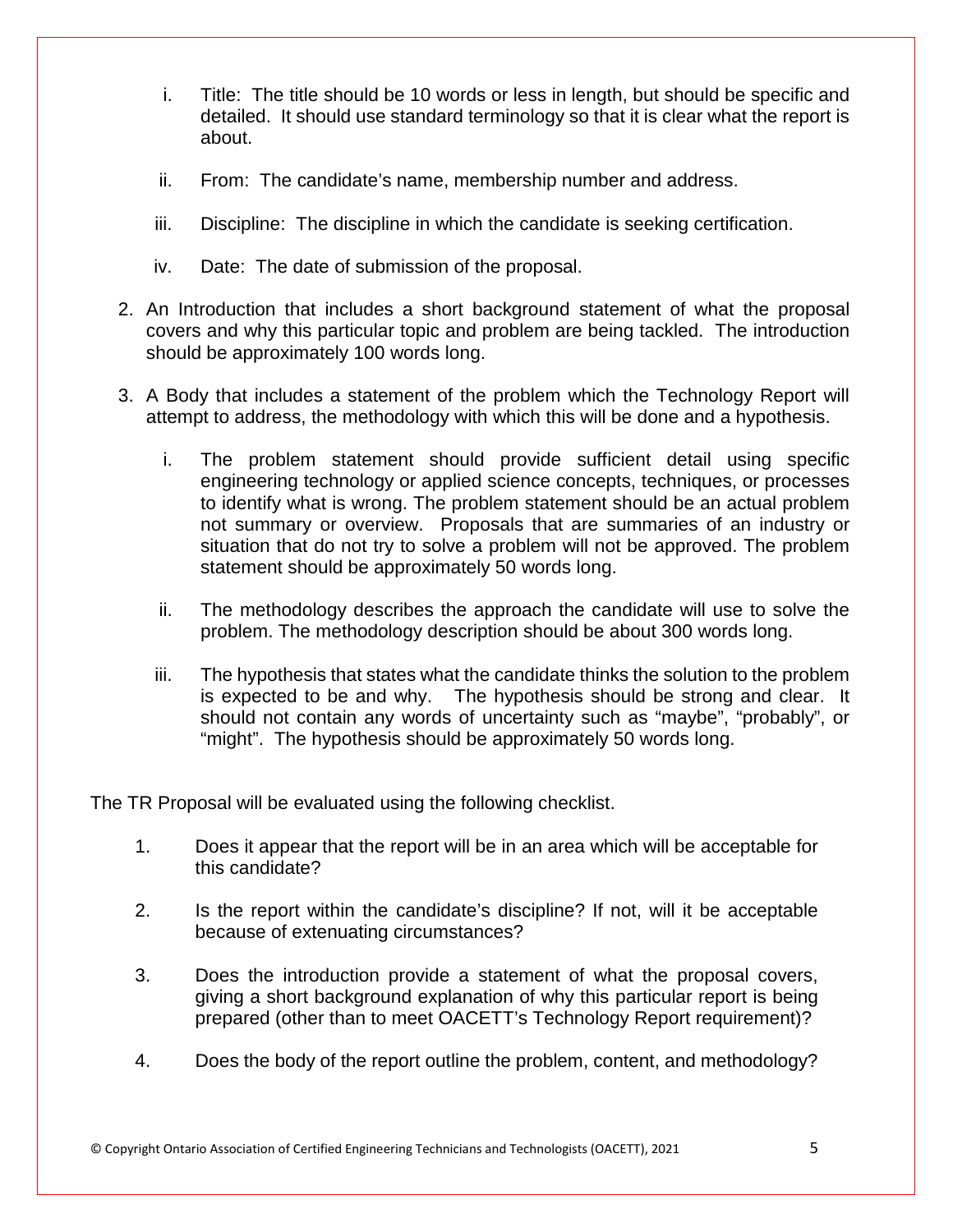- 5. Does it include technology fundamentals, designs, experiments, processes, improvements, solutions and/or data analysis?
- 6. Is there an acceptable hypothesis statement that describes what the solution to the problem is expected to be?

**Timeline - The results of the Technology Report Proposal evaluation will be communicated via e-mail 6 to 8 weeks after submission to OACETT.**

# <span id="page-6-0"></span>6. The Technology Report

Once the Technology Report Proposal has been approved, candidates can start work on the actual Technology Report. The Technology Report must be submitted within one year of the approval of the Technology Report Proposal.

The Technology Report will be evaluated in two areas: Report Structure and Mechanics, and Technology Content Quality. Each area must be acceptable in order for a candidate to achieve a final grade of "Satisfactory" on the Technology Report.

# <span id="page-6-1"></span>7. The Technology Report Structure and Mechanics

The Technology Report must communicate information in a standard, comprehensible way following acceptable structure, style, formatting and language choices.

The following components should be included in the Technology Report:

- 1. Title Page including the Title, the candidate's name, current OACETT designation (if any), membership number and the date of submission.
- 2. Declaration of Authorship
- 3. Copy of the approved proposal and the approval email from OACETT
- 4. Abstract (or Executive Summary, not both) which is a brief summary (approximately 75 to 100 words) of the report's introduction, problem statement, methodology, hypothesis, results, conclusion(s), and if applicable, recommendation(s).
- 5. Table of Contents
- 6. List of Illustrations
- 7. Introduction which answers the following questions:
	- a. What is the industry or organization or context?
	- b. What is included and/or omitted? What is the scope of the report and what procedures are used?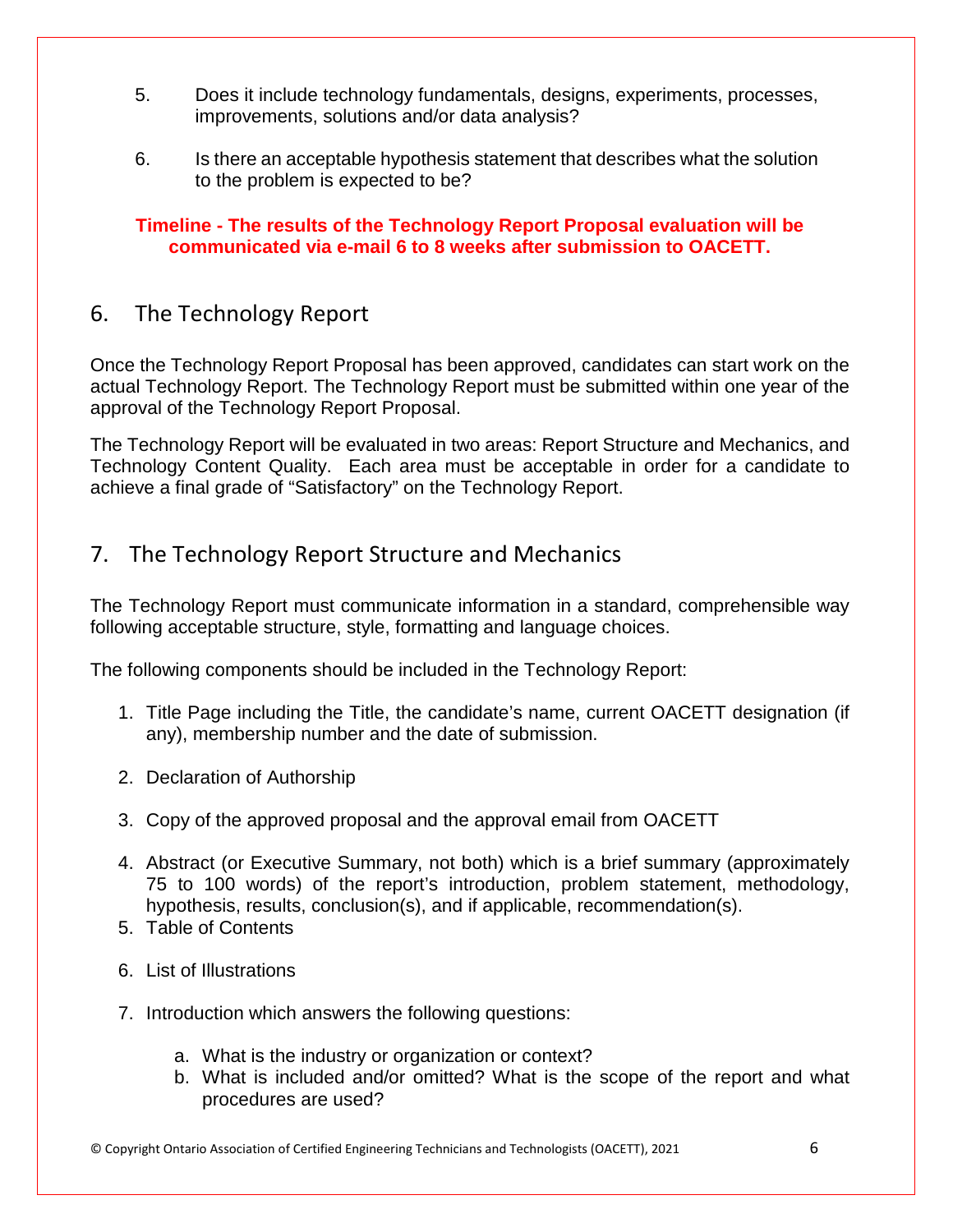- c. Why was the work described in the Technology Report undertaken?
- d. What is the problem?
- 8. Methodology which outlines the steps taken to solve the problem.
- 9. Results/Data/Analysis which includes diagrams, charts, tables and other visual information as appropriate.
- 10.Conclusion(s) which interpret(s) the data found in the results section. Conclusions are reasoned judgment and fact, not opinion. Conclusions consider all of the variables and relate cause and effect. Conclusions analyze, evaluate, and make comparisons and contrasts.
- 11.Recommendation(s) (if applicable) suggest a course of action and are provided when there are additional areas for study, or if the reason for the Technology Report was to determine the best action going forward.
- 12.Bibliography (Technical References)
- 13.Appendices can include detailed calculations, tables, drawings, specifications, and technical literature.

In addition to a standard structure, each Technology Report should follow acceptable style and language usage including:

- 1. The document should be typed, double-spaced using Arial, Univers, or a similar Sans Serif 12-point font.
- 2. The lines should be justified left, with pages numbered and appropriate page breaks.
- 3. Correct spelling, punctuation, and grammar should be used.
- 4. Consistent voice, subject-verb agreement, and verb tenses should be used.
- 5. Jargon should be avoided if possible.
- 6. Acronyms should be explained.

7. References, footnotes, quotations, and paraphrasing should be used correctly. The body of the Technology Report, from the Introduction to the Recommendation(s), must contain at least 3000 words not including the Abstract, Bibliography (References) and Appendices.

# <span id="page-7-0"></span>8. Technology Report Content Quality

The Technology Report should be a logical, methodical investigation into an engineering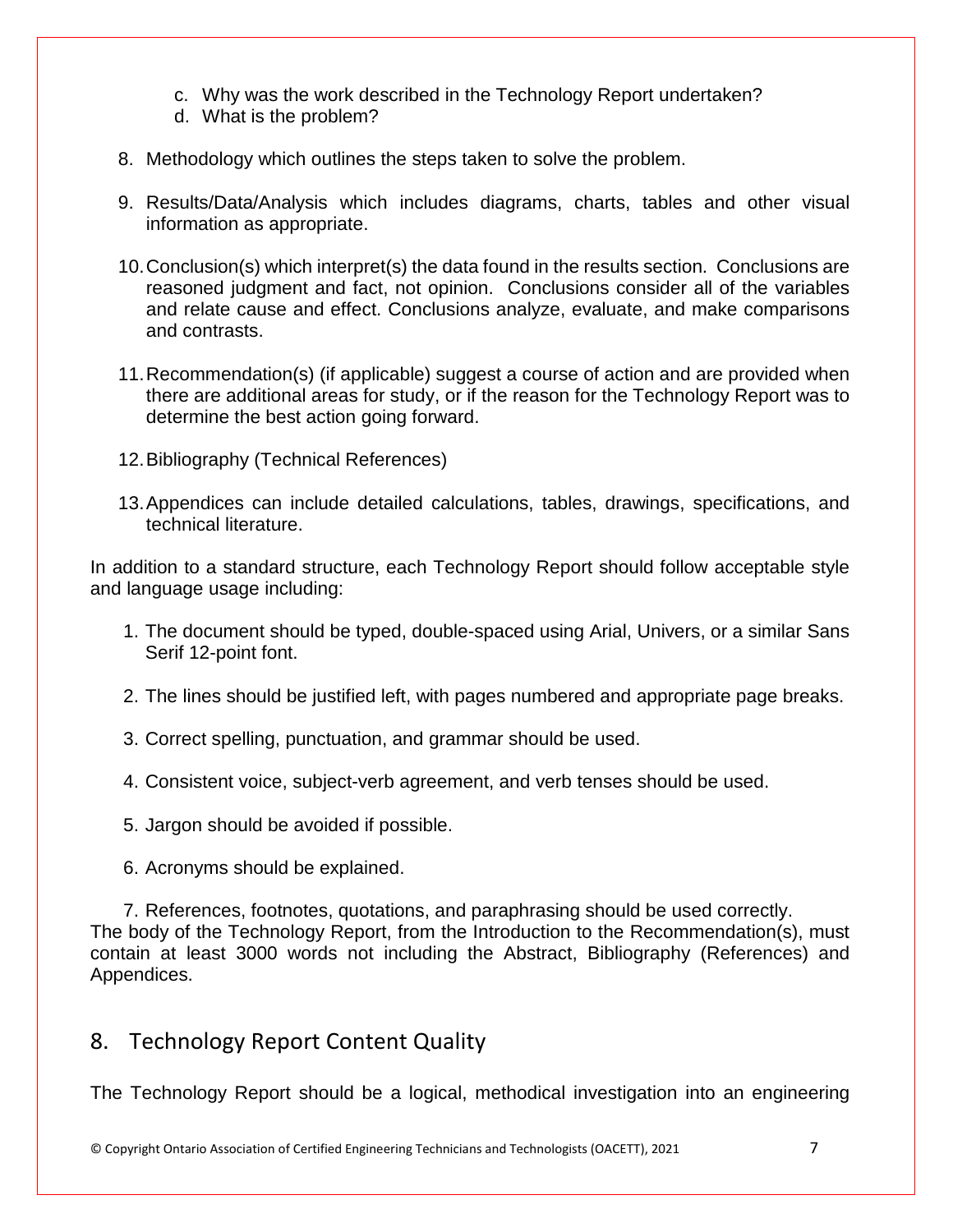technology or applied science problem. Candidates should provide details of what was done in the study including what materials, equipment and procedures were used and why they were selected over other alternatives. If relevant, candidates should provide drawings, photographs and diagrams to support their work visually. Calculations should also be included if relevant. Additional calculations and references can be included in the Appendices rather than the Body of the report.

When writing the report, candidates should assume their readers are from the same engineering technology or applied science discipline but may not necessarily be from the same specific area within that discipline.

Candidates should keep the following criteria in mind as they write their Technology Report:

- The methodology should be scientifically sound and the engineering technology principles should be appropriate to the subject area.
- The data and results should be accurate and complete. They should follow sound scientific and engineering technology principles. Results lead to meaningful conclusions from the data whether it was determined from experiments, theories or secondary sources.
- The mathematical formulae should be applied appropriately.
- The illustrations/diagrams/charts should be technically correct.
- The analysis should be complete.
- Candidates should summarize the results and illustrate the most significant ones.
- The Conclusion(s), and if applicable the Recommendation(s), should be logical and relate to and reflect the Problem Statement.

# <span id="page-8-0"></span>9. Sample Technology Report Titles

A Technology Report should relate to the discipline in which the candidate wants certification. It should describe an engineering technology or applied science problem and how it was solved. The Technology Report title should clearly indicate what problem is being solved in the report.

Examples of technical problems that might be solved in a Technology Report include: design, redesign or restoration; testing and analysis; selection, development or improvement of a product, process or piece of equipment; improvement of efficiency or cost effectiveness; meeting a specific set of standards; and investigation or assessment of a site.

The following are sample titles from actual Technology Reports in different disciplines:

#### Building/Architectural

© Copyright Ontario Association of Certified Engineering Technicians and Technologists (OACETT), 2021 8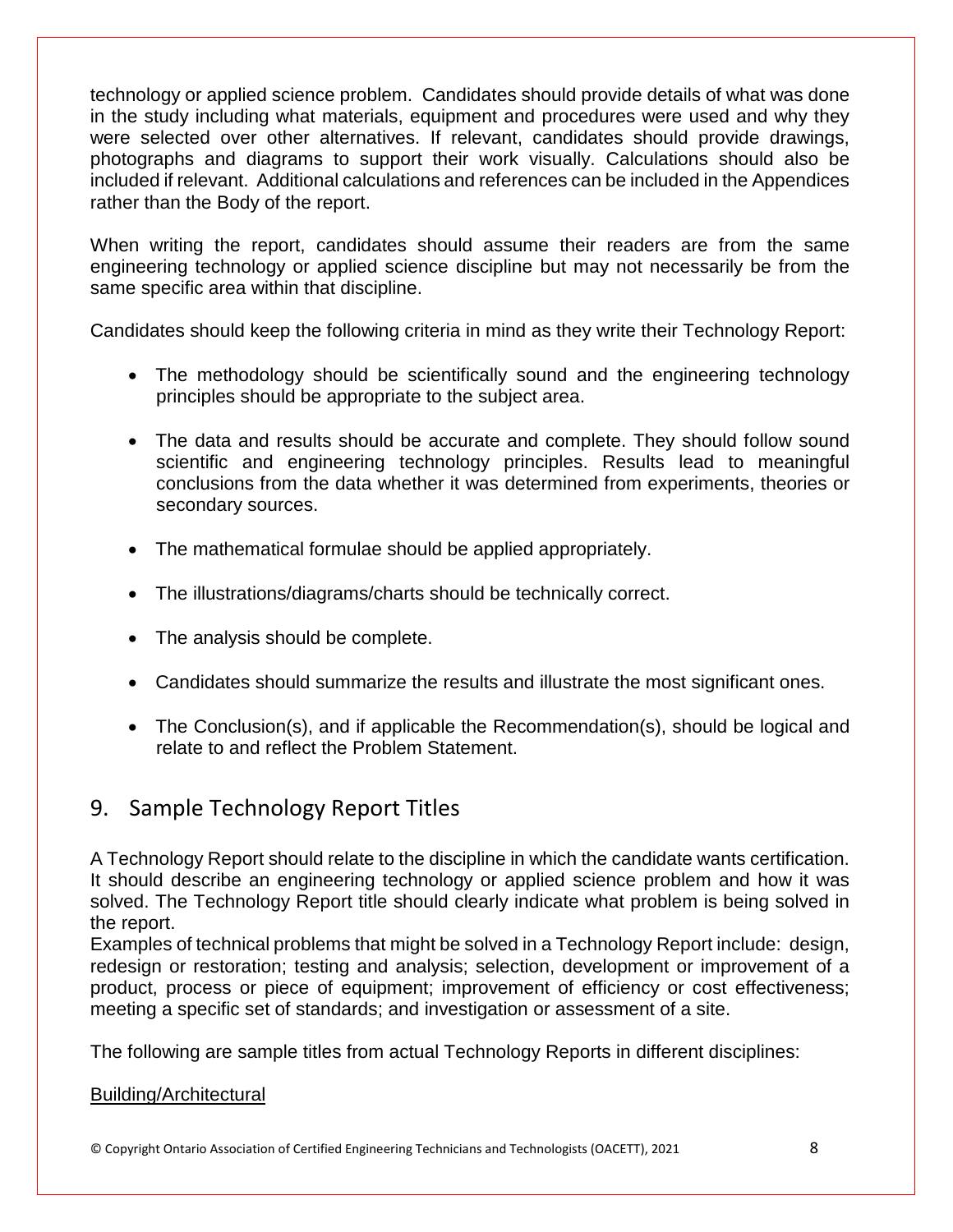- Standardized Shear Testing of Structural Panels with Blocking
- Investigation of Mold Amplification within an Institutional Building
- Laboratory Assessment of Roller-Compacted Concrete
- Restoration of Concrete Structures Damaged by Corrosion of Reinforcing Steel
- Cost and Schedule Control for Daycare Renovations Where Asbestos Identified

#### Chemical

- Effects of Filler Concentration and Shear Rate on Filled Polymer Compound Viscosity
- Determining Heavy Water Properties in Nuclear Reactor Computer Blowdown Code
- Analysis of Ethyl Carbonate in Wine

#### **Electronics**

- Developing Three Position Elevator Model with Soft Start and Soft Stop
- Designing Continuous Online Catalyst Loading
- Audio Spectrum Analyzer Design
- Implementing Subcarrier Multiplexing on Fiber Optic Networks
- Evaluating Gas Monitoring Measurement Techniques

#### Civil

- Traffic Calming: An Evaluation of Tools and Policies for Ontario
- Lake Oxygen Restoration Project
- Fuel Oil Tank Decommissioning and Impacted Soil Removal
- The Design and Analysis of a Retaining Wall on an Irregular Slope

#### **Environmental**

- An Environmental Health Assessment of Grenadier Pond
- Laboratory Analysis Utilizing an Atomic Absorption Spectrometer
- Quantifying Stormwater Pollutant Reduction Benefits of Public Works Maintenance **Practices**

© Copyright Ontario Association of Certified Engineering Technicians and Technologists (OACETT), 2021 9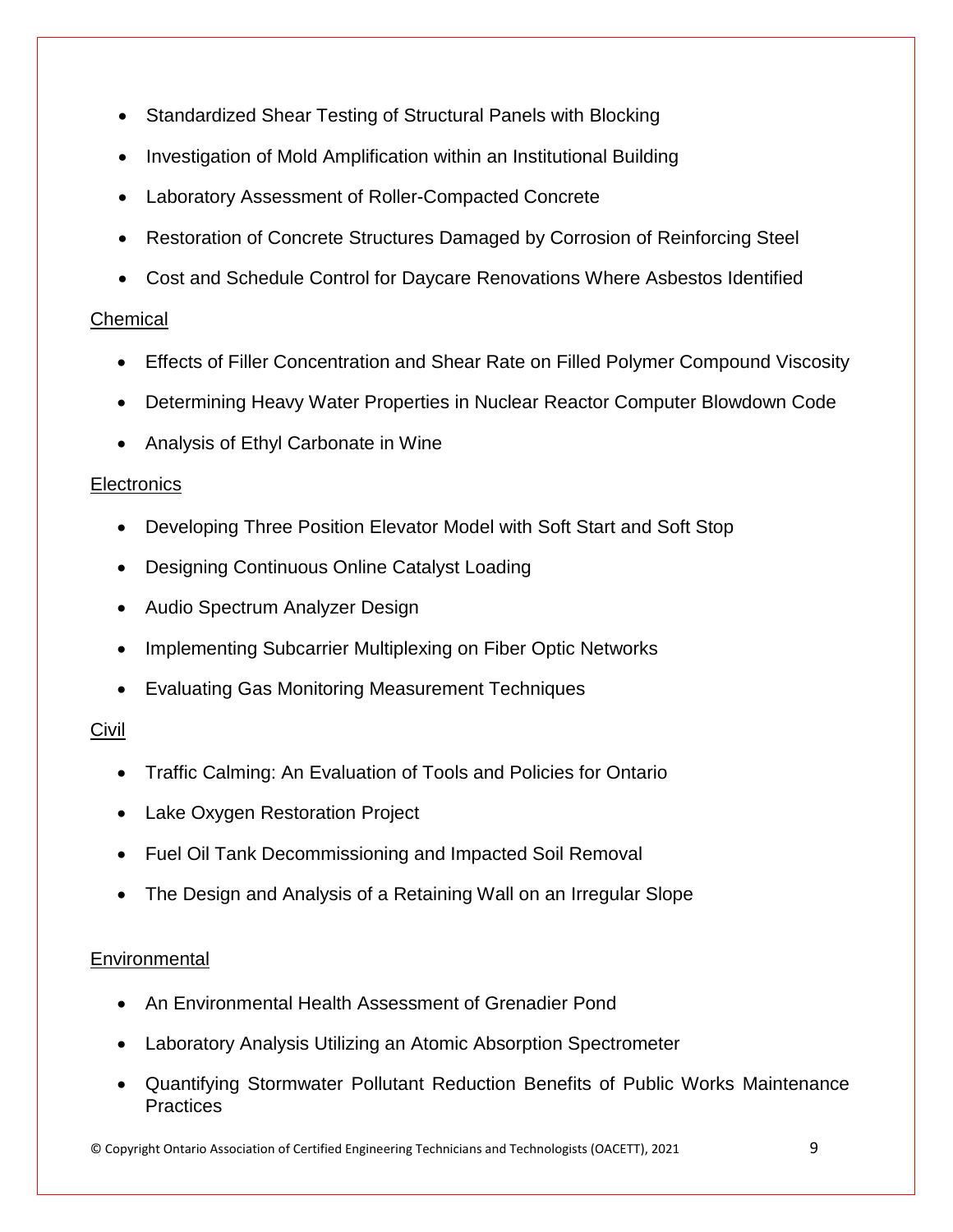#### **Mechanical**

- Design and Development of Coat Hook Assembly for Automotive Interior Application
- How to Manufacture More Effectively Using Laser Technology
- Improving Indoor Air Quality in a Residential Application

# <span id="page-10-0"></span>10. Technology Report Evaluation

Technology Reports are evaluated using three checklists: The Prescreening Checklist, the Report Mechanics and Structure Checklist, and the Report Content Checklist. In order to achieve a "Satisfactory" result on the Technology Report, candidates must achieve 100% on the Prescreening Checklist, 60% on the Report Mechanics and Structure Checklist, and 60% on the Report Content Checklist.

#### Prescreening Checklist

- 1. Has a Proposal for a Technology Report been submitted and accepted and a copy of the approved proposal included in the Technology Report?
- 2. Has the Technology Report been submitted within one year since the proposal was approved?
- 3. Is the Technology Report consistent with the Proposal (as approved and with the comments and suggestions made by the proposal reviewer)?
- 4. Is the Technology Report typed, double-spaced and justified left?
- 5. Has a 12 point Arial, Univers, or similar Sans Serif font been used?
- 6. Is the body of the report a minimum of 3,000 words?
- 7. Are the components included and in the following order: Title Page; Declaration of Authorship; Approved Proposal; Abstract/Executive Summary; Table of Contents; Lists of Illustrations/Diagrams; Body of the TR; Conclusion(s), and if applicable Recommendation(s); Bibliography/Technical References; and Appendices?
- 8. Is there a signed Declaration of Authorship?
- 9. Is the report dated?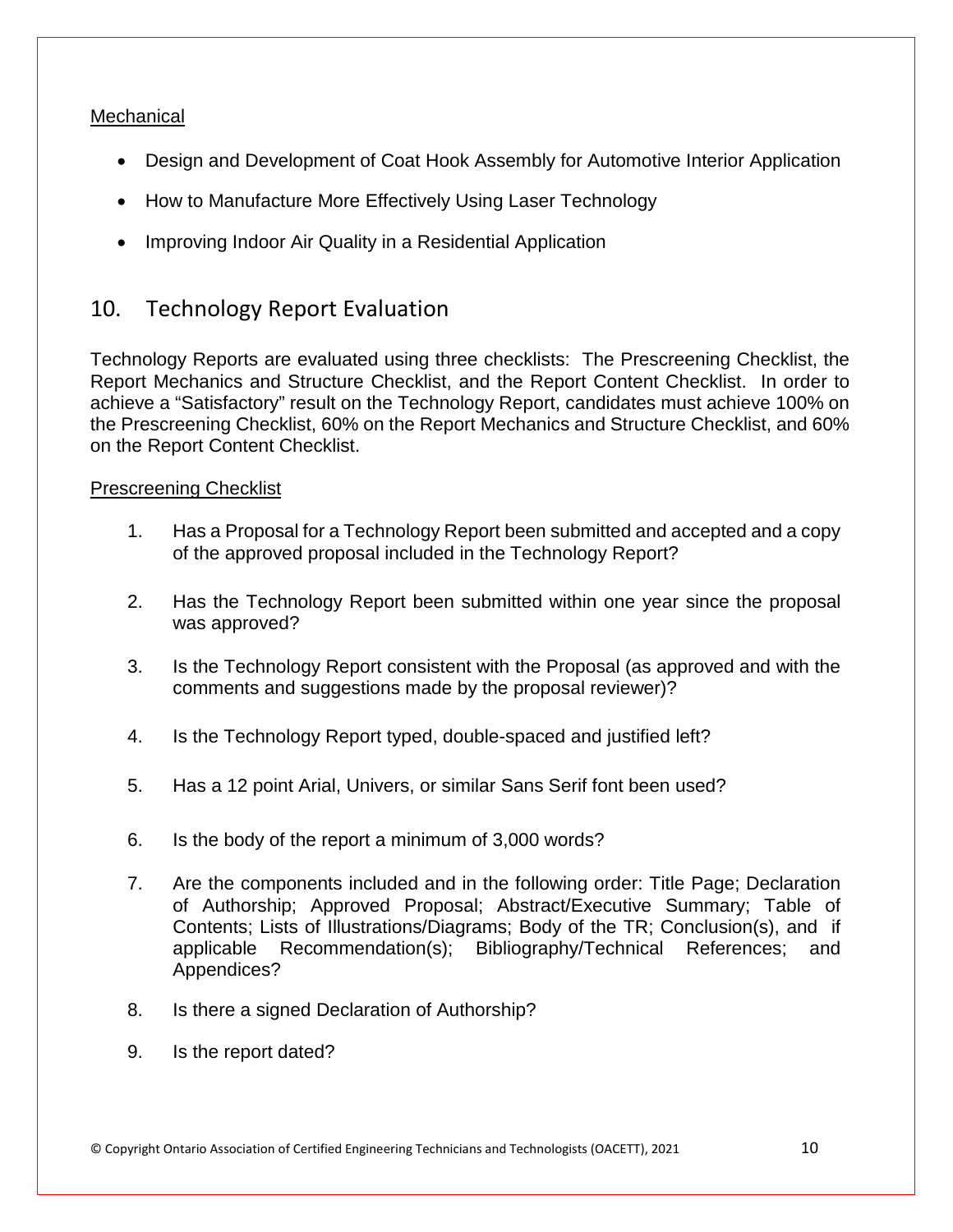- 10. Is the Technology Report current? (The Technology Report should be less than 5 years old.)
- 11. Is there a Title Page?
- 12. Is there a Table of Contents?
- 13. Does the Table of Contents correctly reflect the Components: Headings, Illustrations/Diagrams and Appendices?
- 14. Are the pages numbered with appropriate page breaks?
- 15. Is there an Abstract/Executive Summary and Introduction?
- 16. Does the body of the report contain Section Headings?
- 17. Are there Conclusion(s), and if applicable, Recommendation(s)?
- 18. Is there a Bibliography with appropriately cited Technical References?

#### Report Mechanics and Structure Checklist

This section evaluates the structure, formatting and writing techniques used in the TR. Fulfillment of this criteria leads to a TR that looks professional, is easy to read and is representative of the formatting standards of the industry.

1. Does the Title, in ten words or less, inform readers of the precise subject matter contained in the TR?

*A title should be concise and include key words for indexing.*

- 2. Does the Abstract or Executive Summary provide a brief overview of the report in approximately 75 to 100 words?
- 3. Does the Abstract or Executive Summary summarize the Conclusion(s), and if applicable, the Recommendation(s)?
- 4. Does the Introduction state the reason the work was undertaken? What is the industry, organization or context? What is the problem?
- 5. Does the Introduction cover the scope of the report? What is included and /or admitted, and what procedures are used?
- 6. Do the headings and subheadings in the Body adequately and accurately describe the section or subsection content?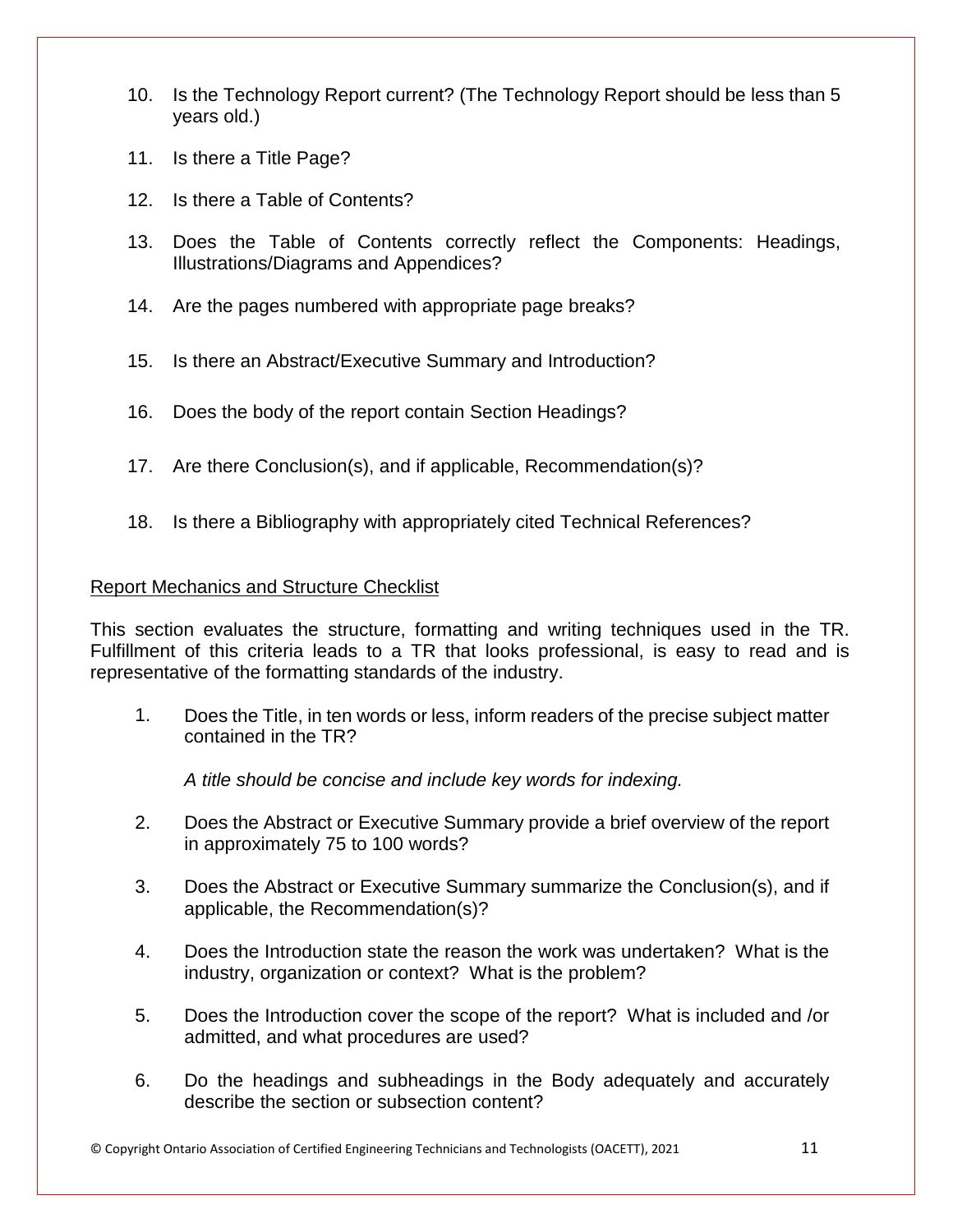7. Does the Body include information regarding the methodology?

*Does it indicate materials, equipment and procedures used and why they were selected over alternatives? Is there sufficient detail so that that the methodology can be duplicated by others?*

- 8. Does the Body include recent research findings?
- 9. Does the Body include results/data from the study?
- 10. Are illustrations, tables, diagrams and charts clearly drawn, labelled and numbered?
- 11. Is each Conclusion, and if applicable, each Recommendation, stated in a separate paragraph and in a positive way?

*Conclusions should not be qualified with "it seems", "probably", "it may be", or other words that dilute the strength of the conclusion.*

12. Are the References/Bibliography complete?

*All materials referenced in the TR should be represented in the list of References/Bibliography.*

13. Do the Appendices support the study?

*Do the Appendices include substantiating data and calculations? Extraneous material should not be included.*

14. Is the spelling correct?

*Has either the Canadian or USA spelling system been used consistently through the TR*.

15. Is the language free of jargon?

*Are acronyms properly introduced? Are abbreviations appropriate and correct? Can someone without specific expertise in the field read and understand the TR?*

16. Is the same voice (I, one, person, etc.) used consistently throughout the Technology Report?

*There should not be any switching from third person to first person or vice versa.*

17. Do the grammar and punctuation follow normally accepted rules of use?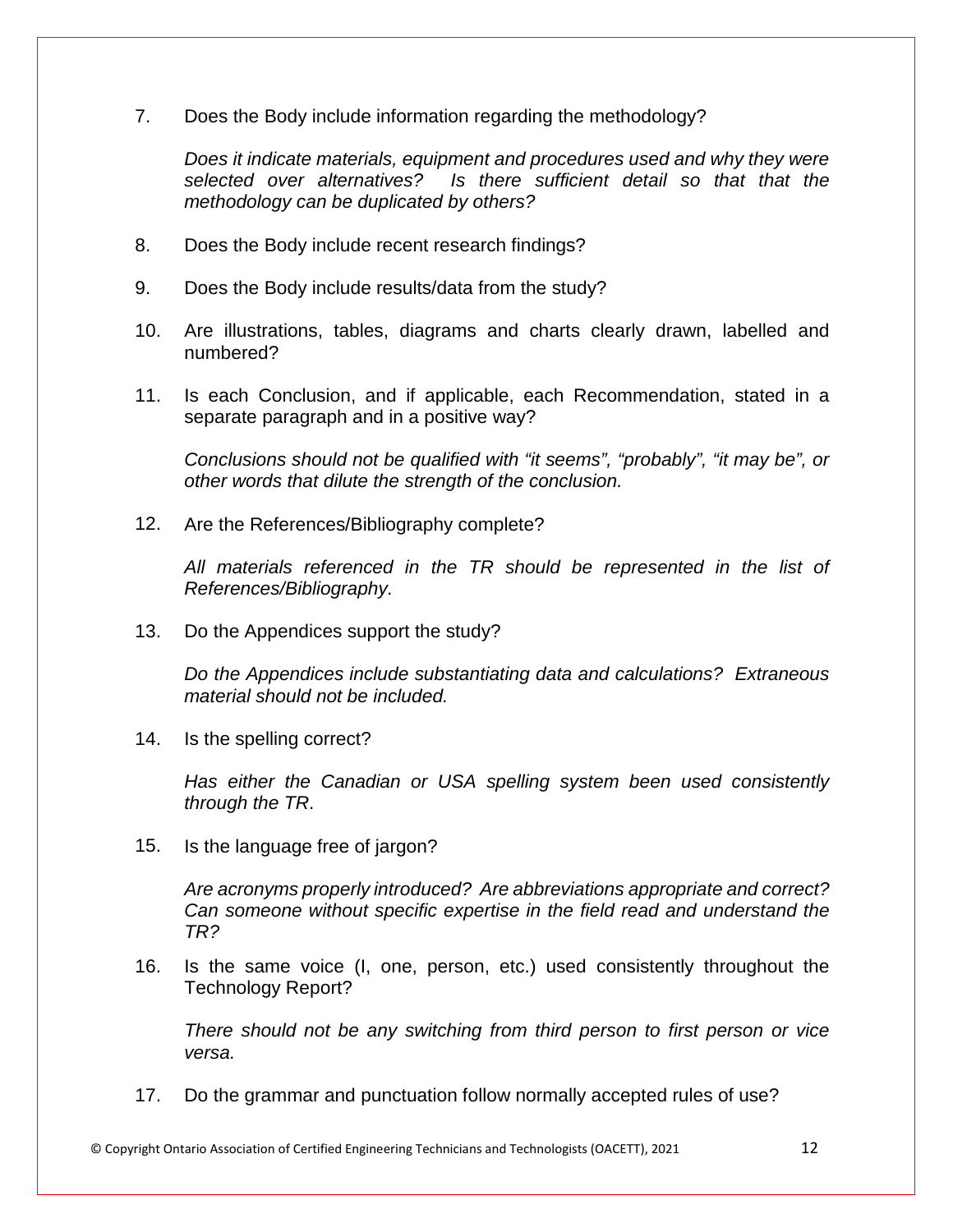*Use Ron Blicq's text Technically Write or a similar grammar reference as a guide.* 

18. Are thoughts and illustrations/diagrams/charts that do not belong to the writer properly identified and footnoted in the text?

*Are quotations indicated correctly? Are the authors referenced in footnotes and/or reference list? Do they include the author's name, the title of the article/book, the date of publication, and the publisher?*

#### Report Content

This section evaluates the quality of the work completed when addressing the problem statement/hypothesis. Fulfillment of these criteria leads to a TR that makes a contribution to the field under study.

- 1. Are the Problem Statement and Hypothesis significant to the current state of the field/industry?
- 2. Is the Methodology scientifically sound?
- 3. Are the engineering technology and applied science principles used in the Methodology and Analysis appropriate to the subject area?
- 4. Are the Data and/or Results complete?
- 5. Have the Mathematical formulae been applied appropriately?
- 6. Are the Mathematical calculations done correctly and accurately?
- 7. Are the Illustrations/Diagrams/Charts technically correct?
- 8. Is the Analysis of the results correct?
- 9. Is the Analysis complete?
- 10. Are the Conclusion(s), and if applicable the Recommendation(s), free of discussion, explanation and opinion?
- 11. Do the Conclusion(s), and if applicable the Recommendation(s), relate to and resolve the Problem Statement and/or Hypothesis?
- 12. Are the Conclusion(s), and if applicable the Recommendation(s), logical?
- 13. Does the report make a contribution to the industry/field of study?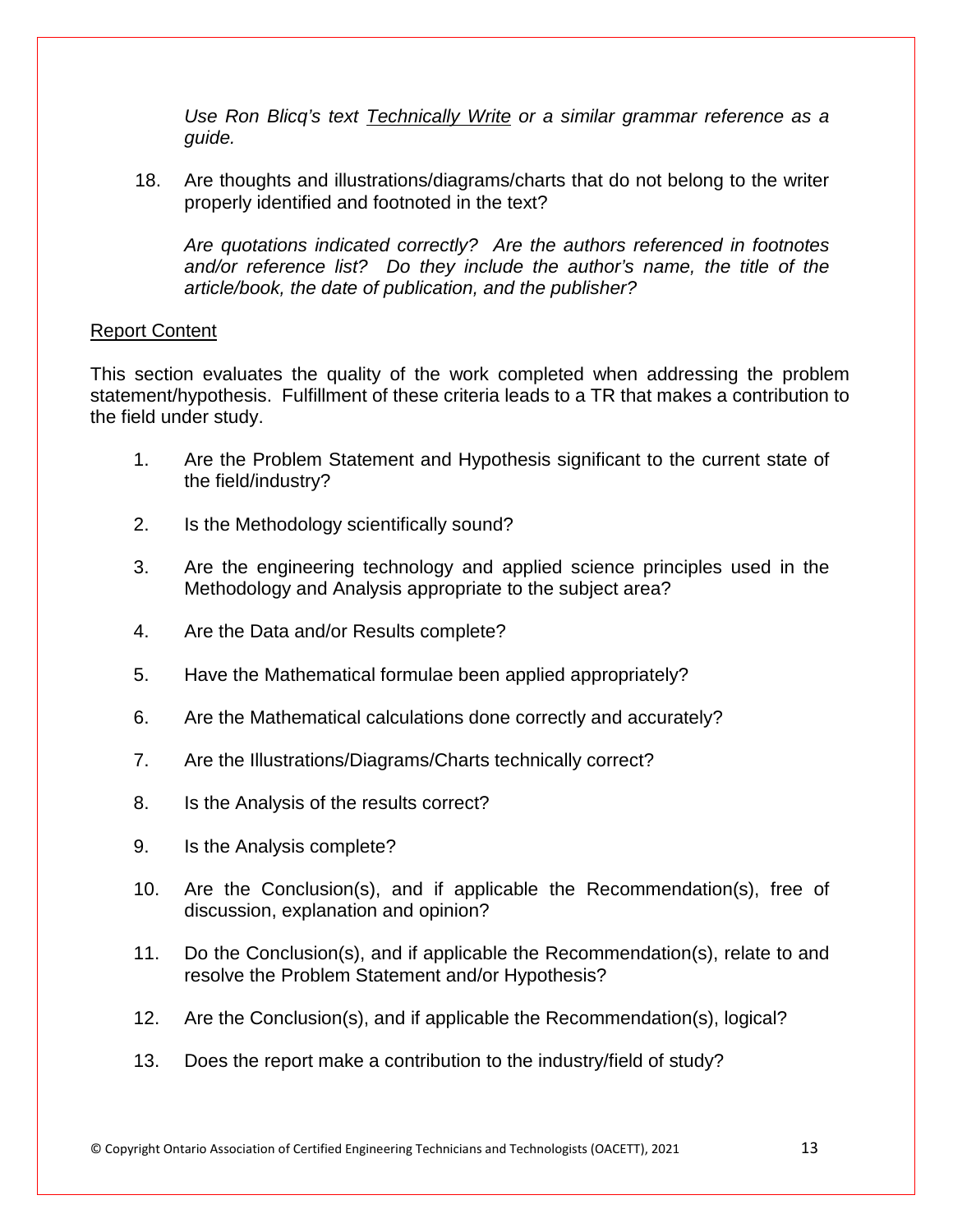#### **Timeline - The results of the Technology Report evaluation will be communicated via e-mail 8 to 10 weeks after submission to OACETT.**

If the candidate receives the required scores for each section, the Technology Report will receive a grade of "Satisfactory". If the candidate does not receive the required scores for each section, the Technology Report will receive a grade of "Unsatisfactory". All unsatisfactory reports are automatically reviewed by an additional evaluator prior to the candidate being informed of the results of the evaluation. If the grade is "Unsatisfactory", the Reviewers will provide comments to assist with rewriting the Technology Report. An "Unsatisfactory" Technology Report may be resubmitted only once and only after appropriate revisions have been made. This resubmission must be done within three (3) months of the notification date of the results. If, after revisions, the Technology Report still does not meet the OACETT standard, a new topic must be chosen and a new Proposal for a Technology Report submitted.

# <span id="page-14-0"></span>11. Ownership and Confidentiality of the Technology Report

The Technology Report will remain the property of OACETT and may be used as samples to assist other candidates in the preparation of their Technology Reports. Technology Reports are safely disposed of after one year.

An OACETT member may wish to submit a Technology Report prepared on behalf of an employer or a client which is proprietary to that employer or client. Special arrangements can be made with the Registrar for confidential or proprietary Technology Reports, provided a written request is made in advance. OACETT will issue a standard, signed, confidentiality agreement for such requests. The Technology Report will not become the property of OACETT and all copies will then be returned to the OACETT member upon completion of the evaluation. Candidates must obtain their employer's or client's written permission prior to submitting the Technology Report to OACETT.

#### <span id="page-14-1"></span>12. Sample Technology Reports

Sample Technology Reports are available on the OACETT website at [www.oacett.org/Membership/Technology-Report-and-Seminar/TR-Samples.](http://www.oacett.org/Membership/Technology-Report-and-Seminar/TR-Samples)

#### <span id="page-14-2"></span>13. Technology Report Writing Seminar - OPTIONAL

OACETT offers a Technology Report Writing Seminar to assist candidates in preparing for and completing their Technology Report. The seminar is offered on a continuous basis in an online format and several times a year in a classroom-based format. For information on the Technology Report Writing Seminar and how to register, please see the OACETT website at [www.oacett.org/Membership/Technology-Report-and-Seminar/TR-Seminar.](http://www.oacett.org/Membership/Technology-Report-and-Seminar/TR-Seminar)